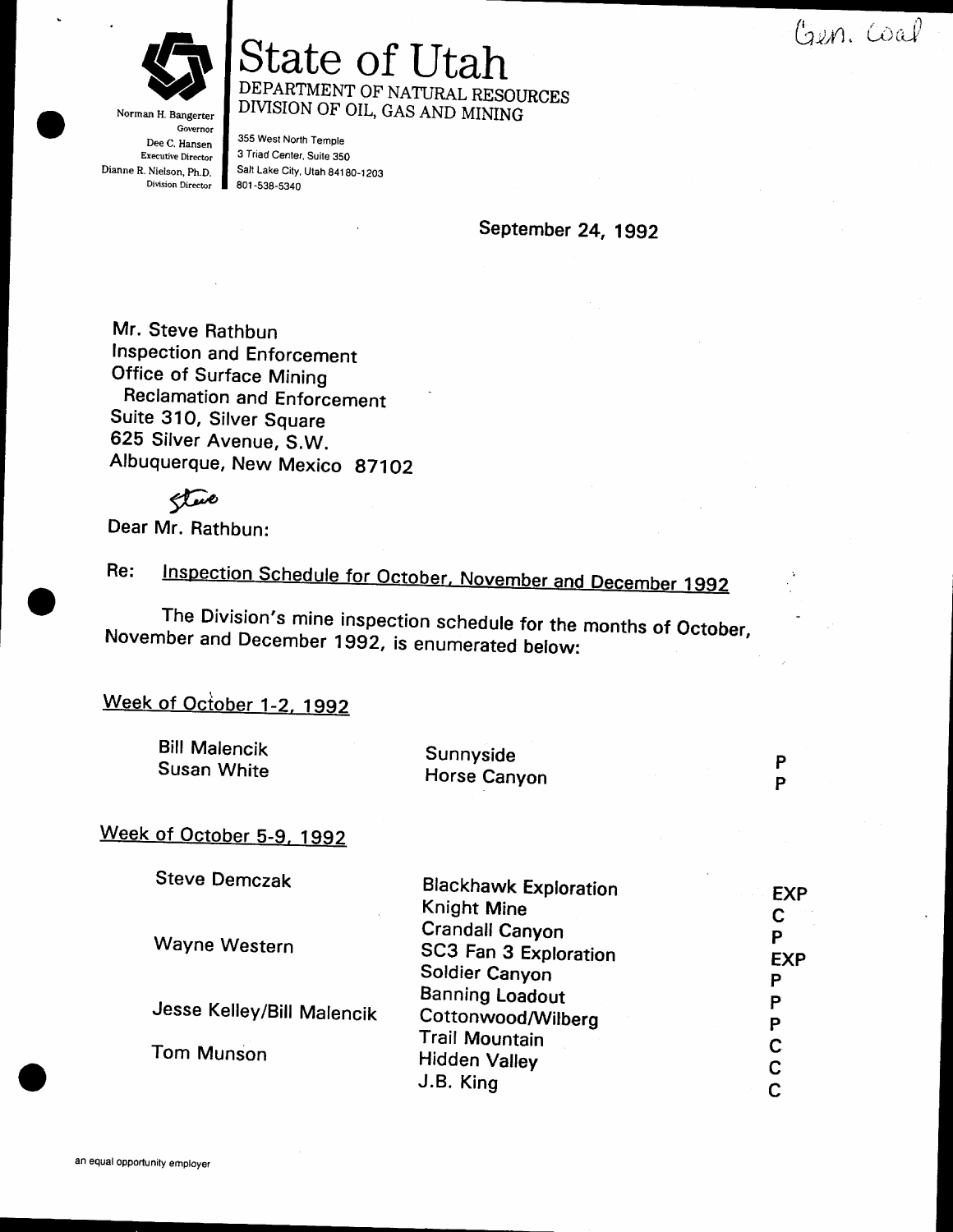Page 2 Inspection Schedule October-December 1992 September 24, 1992

# Week of October 12-16, 1992

| Priscilla Burton     | <b>Skyline Woods Cyn Exploration</b> | <b>EXP</b> |
|----------------------|--------------------------------------|------------|
|                      | Blazon #1                            | P          |
| Paul Baker           | <b>Convulsion Canyon</b>             | P          |
|                      | <b>Emery Deep</b>                    | Ρ          |
| Jim Smith            | Hiawatha                             | Ρ          |
| Wayne Western        | Boyer                                | Ρ          |
|                      | Summit Minerals #1                   | P          |
| <b>Steve Demczak</b> | Thompson Canyon                      | $* *$      |
| <b>Susan White</b>   | Huntington #4                        | Ρ          |
|                      | <b>Trail Canyon</b>                  | P          |
| Ken Wyatt            | Bear Canyon                          | P          |
| <b>Jesse Kelley</b>  | <b>PacifiCorp Exploration</b>        | <b>EXP</b> |
|                      | Mountain Coal Exploration            | <b>EXP</b> |
|                      | Gordon Creek #2, #7 & #8             | C          |
|                      | Gordon Creek #3 & #6                 | P          |

# Week of October 19-23, 1992

| <b>Steve Demczak</b>            | Thompson Canyon           | $+ +$ |
|---------------------------------|---------------------------|-------|
| Paul Baker                      | <b>Centennial Project</b> |       |
| Sharon Falvey                   | Skyline                   | С     |
| Priscilla Burton                | <b>Wellington Prep</b>    | P     |
| <b>Bill Malencik/Tom Munson</b> |                           | Р     |
|                                 | Des-Bee-Dove              |       |
|                                 | <b>Star Point</b>         | D     |

# Week of October 26-30, 1992

| <b>Steve Demczak</b> | Castle Gate                                     |        |
|----------------------|-------------------------------------------------|--------|
| <b>Bill Malencik</b> | <b>Belina Complex</b><br><b>Wildcat Loadout</b> |        |
|                      | Deer Creek                                      | P<br>Þ |
|                      | C.V. Spur                                       | P      |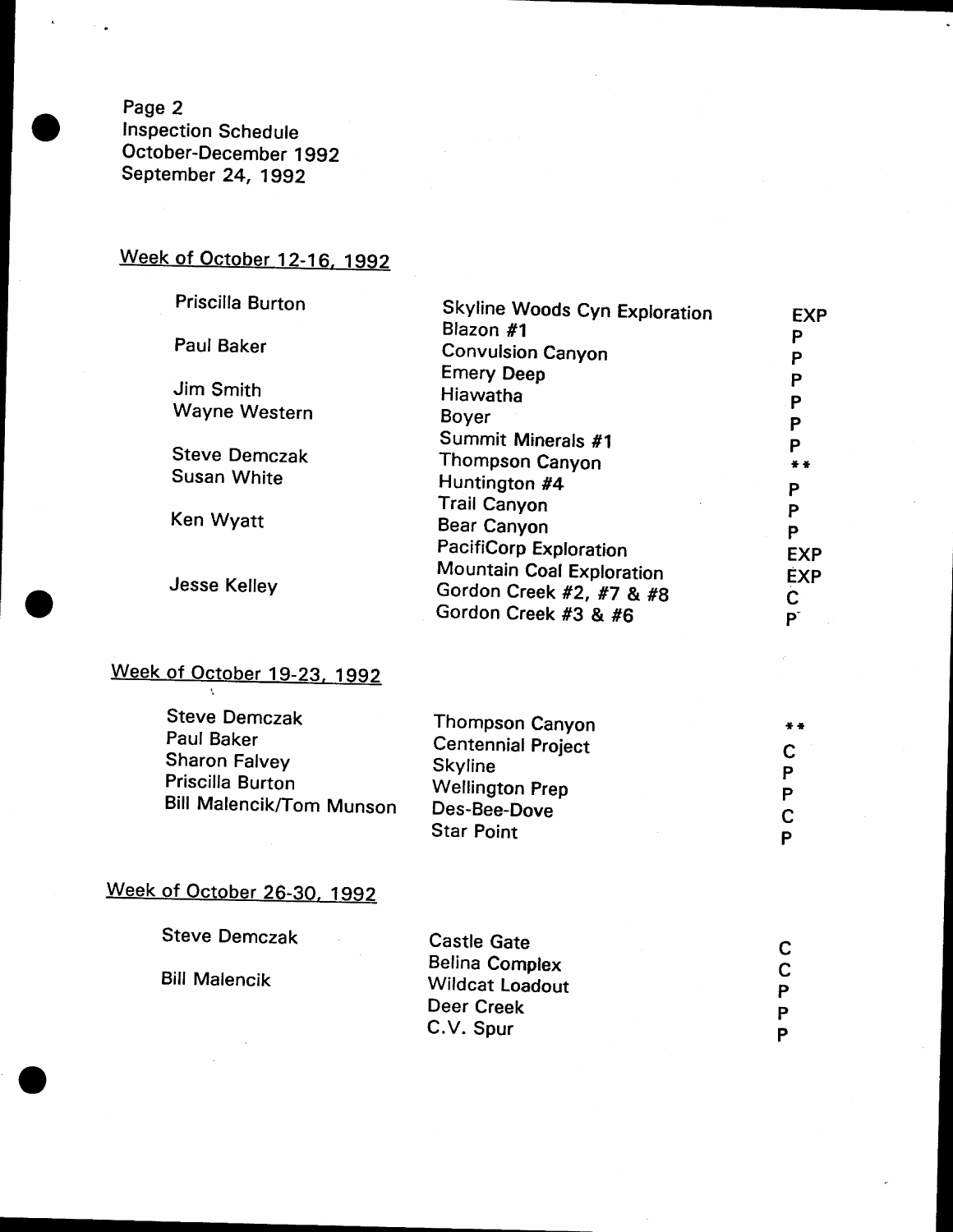Page 3 Inspection Schedule October-December 1gg2 September 24, 1992

# Week of November 2-6, 1992

| <b>Rick Summers</b>      | <b>Centennial Project</b> | Р |
|--------------------------|---------------------------|---|
| <b>Steve Demczak</b>     | <b>Emery Deep</b>         |   |
| Randy Harden             | Boyer                     | Р |
|                          | Summit Minerals #1        | Р |
| <b>Bill Malencik</b>     | Horse Canyon              | Р |
|                          | <b>Trail Mountain</b>     | P |
| Henry Sauer/Hugh Klein   | Sunnyside                 | C |
| Jesse Kelley/Susan White | <b>Wildcat Loadout</b>    | C |
|                          | Gordon Creek #3 & #6      | D |
|                          | C.V. Spur                 |   |
|                          |                           |   |

c P P P c P P c P c P P

 $\frac{1}{2}$ 

### Week of November 9-13, 1992

| <b>Steve Demczak</b>            | Hiawatha                 |
|---------------------------------|--------------------------|
|                                 | <b>Banning Loadout</b>   |
|                                 | Blazon #1                |
| <b>Sharon Falvey</b>            | <b>Crandall Canyon</b>   |
|                                 | <b>Wellington Prep</b>   |
| Jim Smith                       | <b>Belina Complex</b>    |
| Paul Baker                      | <b>Castle Gate</b>       |
| <b>Bill Malencik/Tom Munson</b> | <b>Star Point</b>        |
| <b>Bill Malencik</b>            | Gordon Creek #2, #7 & #8 |
| Ken Wyatt                       | Deer Creek               |
| <b>Jesse Kelley</b>             | <b>Trail Canyon</b>      |
|                                 | Huntington #4            |

### Week of November 16-20, 1992

| <b>Steve Demczak</b> | <b>Convulsion Canyon</b> |   |
|----------------------|--------------------------|---|
|                      | Knight Mine              | P |
| Priscilla Burton     | <b>Skyline</b>           |   |
| Wayne Western        | Soldier Canyon           | C |
| <b>Bill Malencik</b> | Bear Canyon              | Ρ |
| <b>Susan White</b>   | J.B. King                | P |
|                      | <b>Hidden Valley</b>     | P |
| Hugh Klein           | Cottonwood/Wilberg       |   |
|                      |                          |   |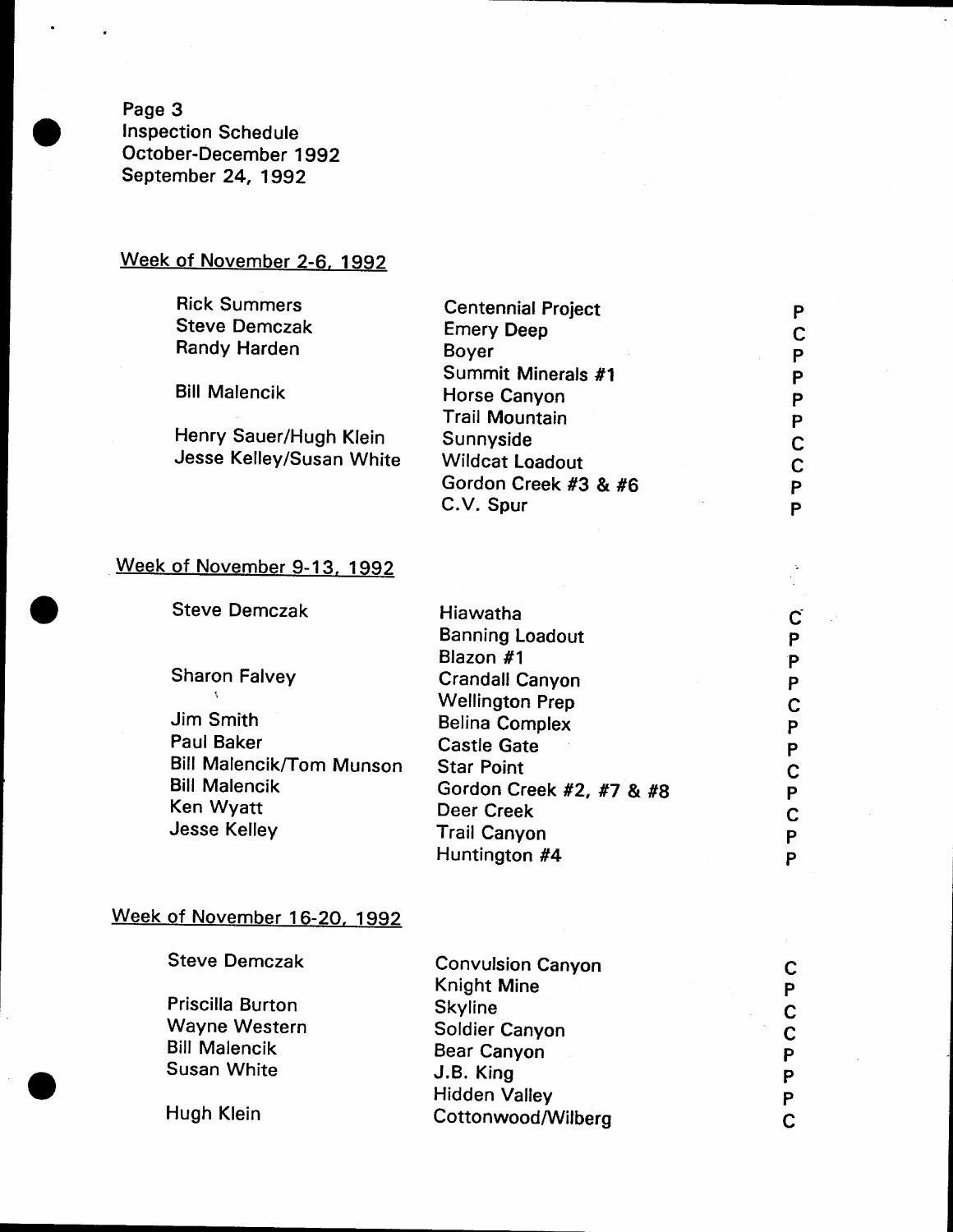Page 4 lnspection Schedule October-December 1992 September 24, 1992

#### Week of November 23-27, 1992

No lnspections Scheduled

### Week of November 30 - December 4, 1992

Rick Summers Randy Harden Paul Baker Sharon Falvey Bill Malencik

Hugh Klein/Ken Wyatt

Susan White

 $\mathbf{A}$ 

Banning Loadout Blazon Hiawatha Castle Gate Gordon Creek #3 & #6 C.V. Spur Huntington #4 Bear Canyon Deer Creek Gordon Creek #2, #7 & #8

c c P P c c c c P P-

### Week of December 7-11, 1992

| <b>Priscilla Burton</b> | <b>Boyer</b>              |   |
|-------------------------|---------------------------|---|
|                         | Summit Minerals #1        | C |
| <b>Steve Demczak</b>    | <b>Emery Deep</b>         | P |
|                         | Knight                    | P |
|                         | <b>Belina Complex</b>     | P |
|                         | <b>Convulsion Canyon</b>  | P |
| <b>Jim Smith</b>        | <b>Crandall Canyon</b>    | С |
| <b>Wayne Western</b>    | <b>Centennial Project</b> | P |
| <b>Bill Malencik</b>    | Sunnyside                 | P |
|                         | <b>Wildcat Loadout</b>    | P |
| Ken Wyatt/Susan White   | <b>Trail Canyon</b>       | С |
|                         | <b>Star Point</b>         | P |
| <b>Henry Sauer</b>      | Horse Canyon              | С |
| <b>Jesse Kelley</b>     | J.B. King                 | Ρ |
|                         | <b>Hidden Valley</b>      | P |